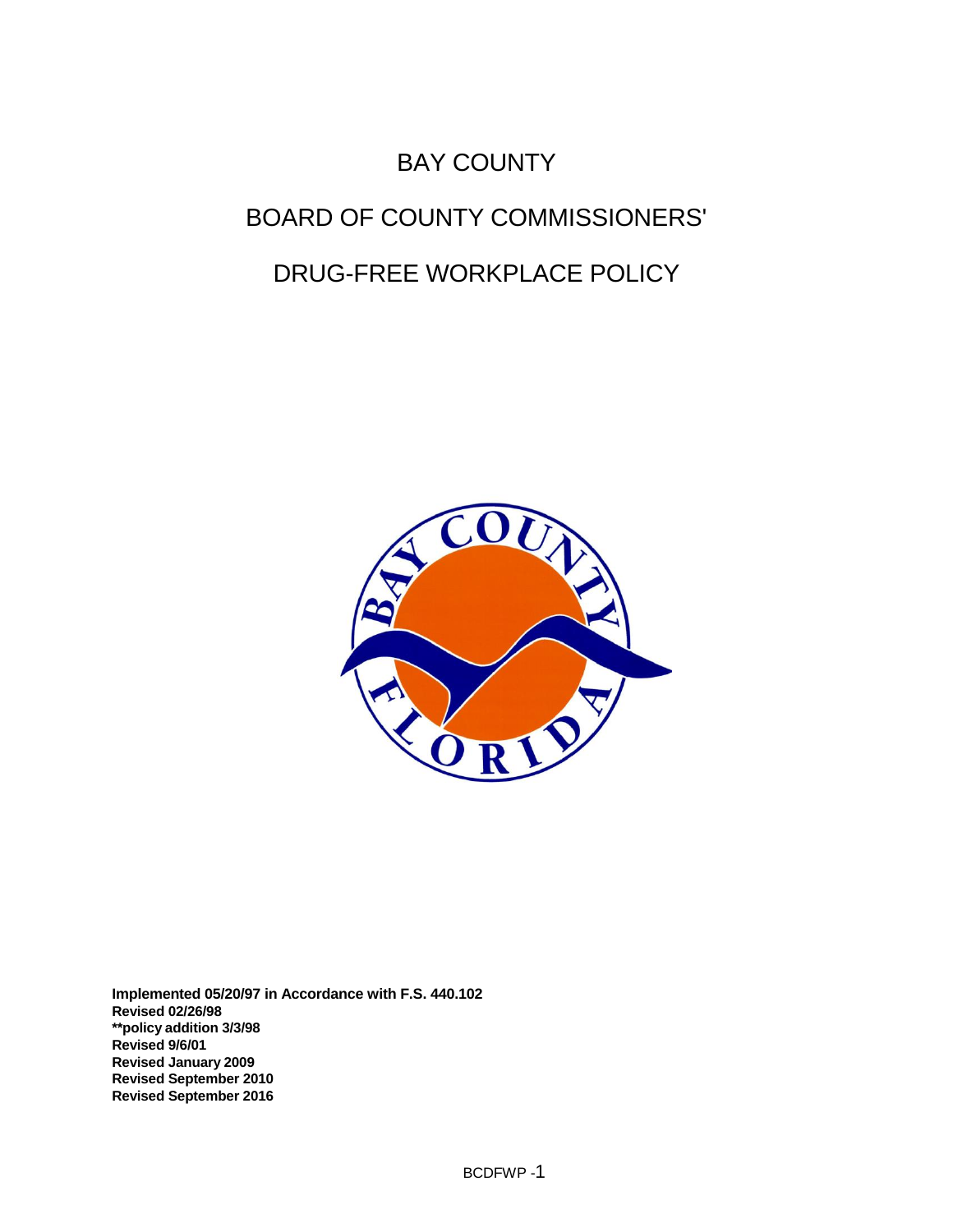# **I. STATEMENT OF POLICY**

The Bay County Board of County Commissioners has a vital interest in maintaining safe, healthful and efficient working conditions for its employees. Being under the influence of drugs or alcohol on the job may pose serious safety and health risks not only to the user and to those who work with the user, but also to the public we serve. The possession, use or sale of an illegal drug or alcohol in the workplace also poses unacceptable risks for safe, healthful and efficient operation.

The Bay County Board of County Commissioners recognizes that its ability to provide a safe and satisfactory level of service to the citizens of Bay County is dependent upon the physical and psychological health of our employees. Accordingly, it is the intent of the Board of County Commissioners to maintain a safe working environment, protect County property and equipment, and facilitate efficient operations.

With these basic objectives in mind, the County has established a Drug Free Workplace Program to include drug and alcohol testing for County Commission employees. There is a **zero tolerance** for drug and alcohol abuse in the workplace. It is County policy that County employees will be subject to disciplinary action up to and including termination even for the first offense if they test positive for the presence of illegal drugs and/or alcohol in their system, or if they are found in possession of, using, selling, trading, offering for sale illegal drugs, or engaged in any illegal drug usage (whether on or off the job).

## **II. DEFINITIONS**

**(a) "Drug"** means alcohol, including distilled spirits, wine, malt beverages, and intoxicating liquors; amphetamines; cannabinoids; cocaine; phencyclidine (PCP); hallucinogens; methaqualone; opiates; barbiturates; benzodiazepines; synthetic narcotics; designer drugs; or a metabolite of any of the substances listed herein.

**(b) "Drug test"** or "test" means any chemical, biological, or physical instrumental analysis administered for the purpose of determining the presence or absence of a drug or its metabolites.

**(c) "Initial drug test"** means a sensitive, rapid, and reliable procedure to identify negative and presumptive positive specimens. All initial tests must use an immunoassay procedure or an equivalent, or must use a more accurate scientifically accepted method approved by the Agency for Health Care Administration as more accurate technology becomes available in a costeffective form.

**(d) "Confirmation test," "confirmed test," or "confirmed drug test"** means a second analytical procedure used to identify the presence of a specific drug or metabolite in a specimen. The confirmation test must be different in scientific principle from that of the initial test procedure. This confirmation method must be capable of providing requisite specificity, sensitivity, and quantitative accuracy.

**(e) "Chain of custody"** refers to the methodology of tracking specified materials or substances for the purpose of maintaining control and accountability from initial collection to final disposition for all such materials or substances and providing for accountability at each stage in handling, testing, storing specimens, and reporting of test results.

**(f) "Job applicant"** means a person who has applied for a position with an employer and has been offered employment conditioned upon successfully passing a drug test.

**(g) "Employee"** means a person who works for salary, wages, or other remuneration for an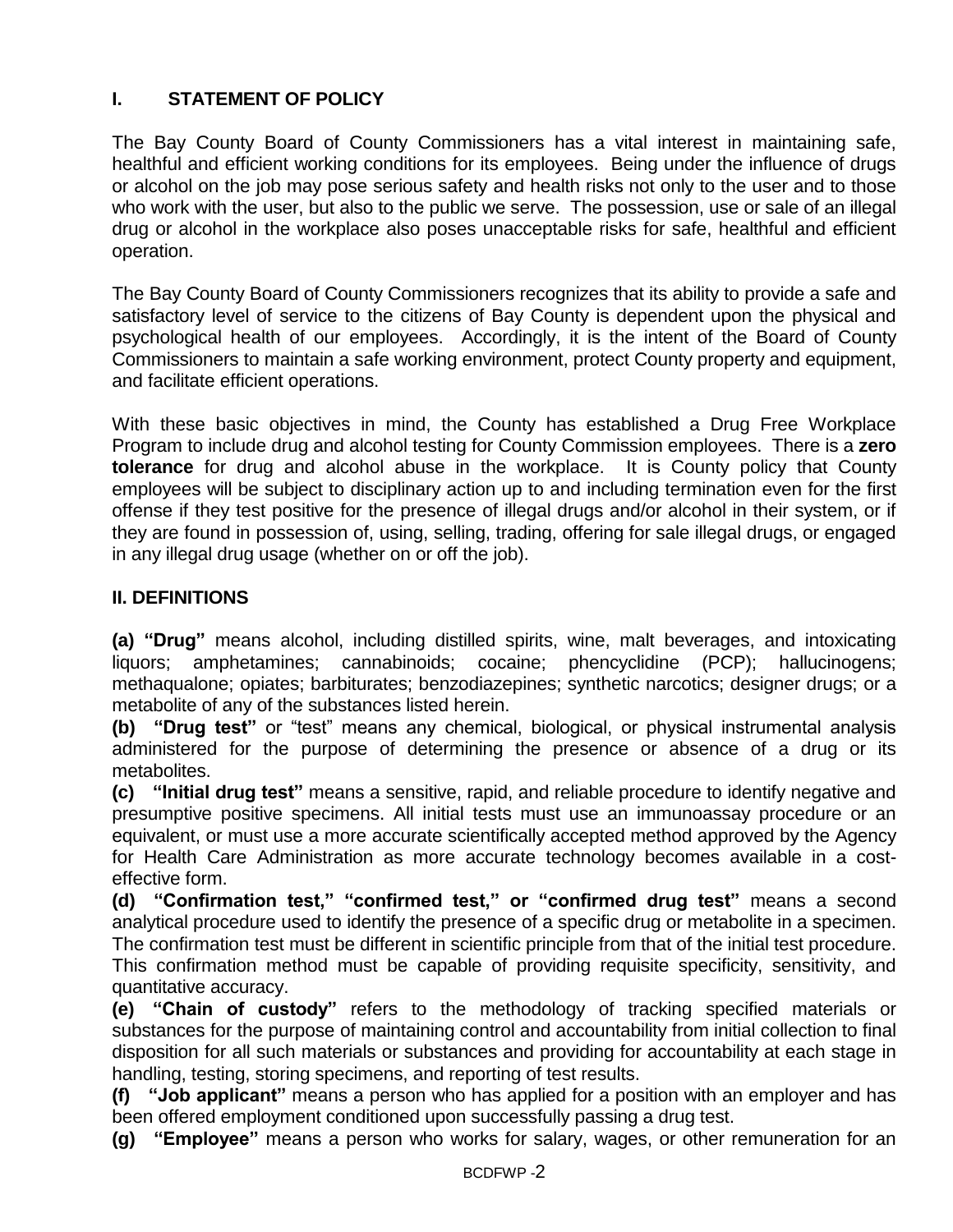employer.

**(h) "Employer"** means an agency within state government that employs individuals for salary, wages, or other remuneration.

**(i) "Prescription or nonprescription medication"** means a drug or medication obtained pursuant to a prescription as defined by s. [893.02](http://www.leg.state.fl.us/statutes/index.cfm?App_mode=Display_Statute&Search_String=&URL=0800-0899/0893/Sections/0893.02.html) or a medication that is authorized pursuant to federal or state law for general distribution and use without a prescription in the treatment of human diseases, ailments, or injuries.

**(j) "Random testing"** means a drug test conducted on employees who are selected through the use of a computer-generated random sample of an employer's employees.

**(k) "Reasonable suspicion drug testing"** means drug testing based on a belief that an employee is using or has used drugs in violation of the employer's policy drawn from specific objective and articulable facts and reasonable inferences drawn from those facts in light of experience. Reasonable suspicion drug testing may not be required except upon the recommendation of a supervisor who is at least one level of supervision higher than the immediate supervisor of the employee in question. Among other things, such facts and inferences may be based upon:

1. Observable phenomena while at work, such as direct observation of drug use or of the physical symptoms or manifestations of being under the influence of a drug.

2. Abnormal conduct or erratic behavior while at work or a significant deterioration in work performance.

3. A report of drug use, provided by a reliable and credible source, which has been independently corroborated.

4. Evidence that an individual has tampered with a drug test during employment with the current employer.

5. Information that an employee has caused, or contributed to, an accident while at work.

6. Evidence that an employee has used, possessed, sold, solicited, or transferred drugs while working or while on the employer's premises or while operating the employer's vehicle, machinery, or equipment.

**(l) "Specimen"** means a tissue, hair, or product of the human body capable of revealing the presence of drugs or their metabolites.

**(m) "Employee assistance program"** means an established program for employee assessment, counseling, and possible referral to an alcohol and drug rehabilitation program.

**(n) "Special risk"** means employees who are required as a condition of employment to be certified under chapter 633 or chapter 943.

## **III. TESTING CATEGORIES**

The County has adopted screening practices to identify post-offer applicants and employees who use illegal drugs. It shall be a condition of employment for all employees to refrain from reporting to work, or working with the presence of drugs or alcohol in his or her body. It shall also be a condition of employment for all employees to submit to drug screening based on the following:

## **Pre-Employment**

(1) all post-offer job applicants will undergo screening for the presence of illegal drugs as a condition of employment. Post-offer applicants will be required to submit to a urinalysis test at a laboratory chosen by the County. The employee may begin working pending the result of the drug test.

(2) any post-offer applicant with a confirmed positive test results will be denied employment at that time.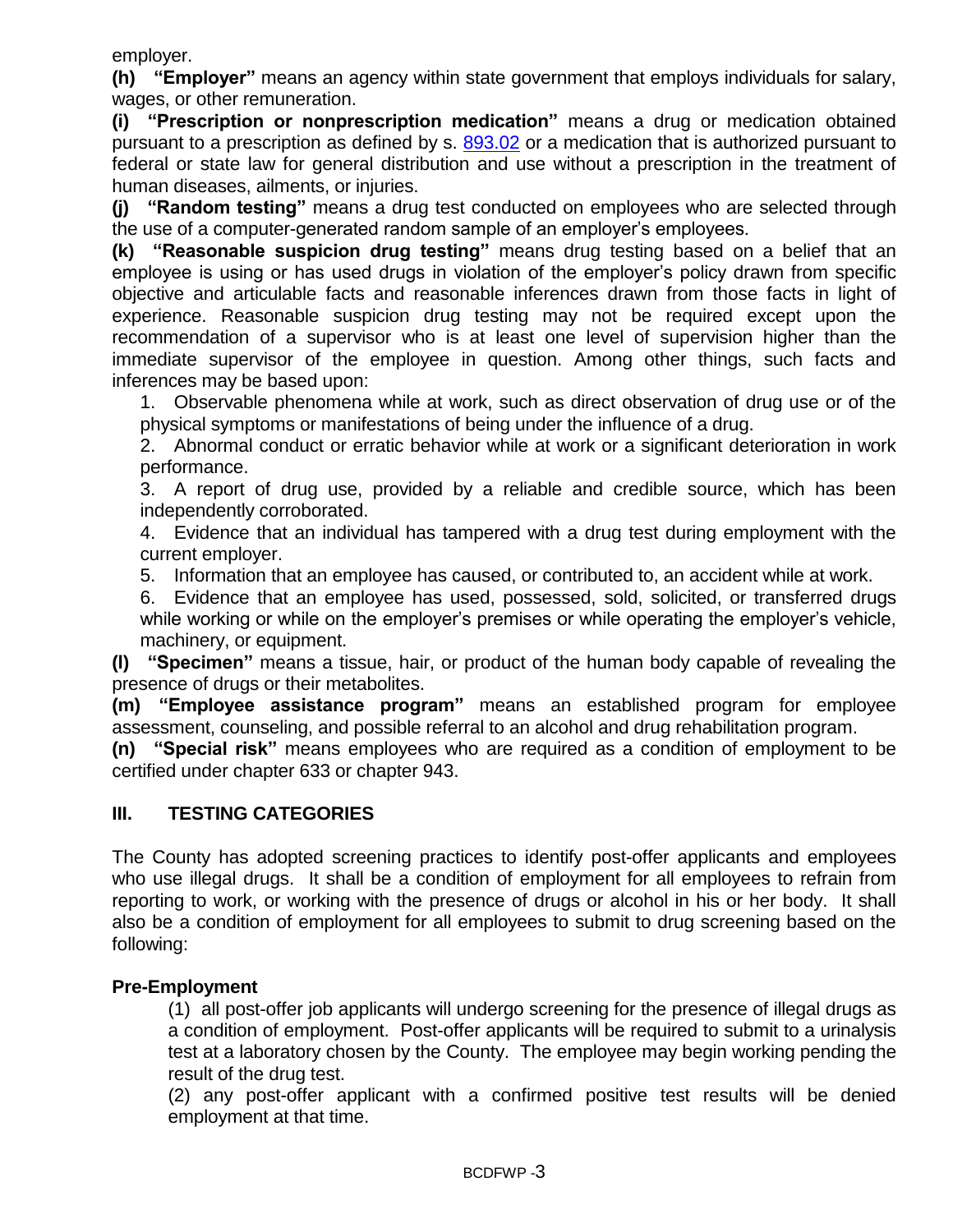## **Reasonable Suspicion**

Reasonable suspicion drug testing means drug testing based on a belief that an employee is using or has used drugs in violation of the County's policy drawn from specific objective and articulable facts and reasonable inferences drawn from those facts in light of experience. Among other things, such facts and inferences may be based upon:

(1) observable phenomena while at work, such as direct observation of drug use or of the physical symptoms or manifestations of being under the influence of a drug.

(2) abnormal conduct or erratic behavior while at work or a significant deterioration in work performance.

(3) a report of drug use, provided by a reliable and credible source.

(4) evidence that an individual has tampered with a drug test during his employment with the County.

(5) information that an employee has caused, contributed to, or been involved in an accident while at work.

(6) evidence that an employee has used, possessed, sold, solicited, or transferred drugs while working or while on the County's premises or while operating the County's vehicle, machinery, or equipment.

## **Post-Accident**

(1) When the County obtains information that an employee has caused, contributed to, or been involved in an incident/accident while at work or seeking medical treatment under the Workers' Compensation Program. **If testing has not occurred in a timely manner of the incident/accident, a written explanation by a Supervisor must accompany the incident/accident report.**

**Questions regarding post-accident testing should be addressed to the Office of Risk Management.**

## **Extended Absence**

(1) upon return from extended absence of six (6) months or greater.

#### **Routine Fitness for Duty**

(1) as part of a routinely scheduled fitness for duty medical exam that is required for all members of an employment classification or group (e.g. during a firefighter's "fitness for duty" physical).

#### **Random Drug**

(1) At this time, random drug testing is not a part of the Bay County Drug Free Workplace Program. However, as required by the Department of Transportation Federal Highway Administration 49 CFR Parts 382, et al., all regular full-time and regular part-time employees required to hold a CDL and perform "safety sensitive functions" as related to the operation of a Commercial Motor Vehicle shall be randomly tested for drugs. A computer program or other independent, bias free method of name selection will be used to ensure that safety sensitive employees to be tested are randomly selected. **See the**  *Bay County Alcohol and Drug Abuse Policy for Safety Sensitive Functions***.**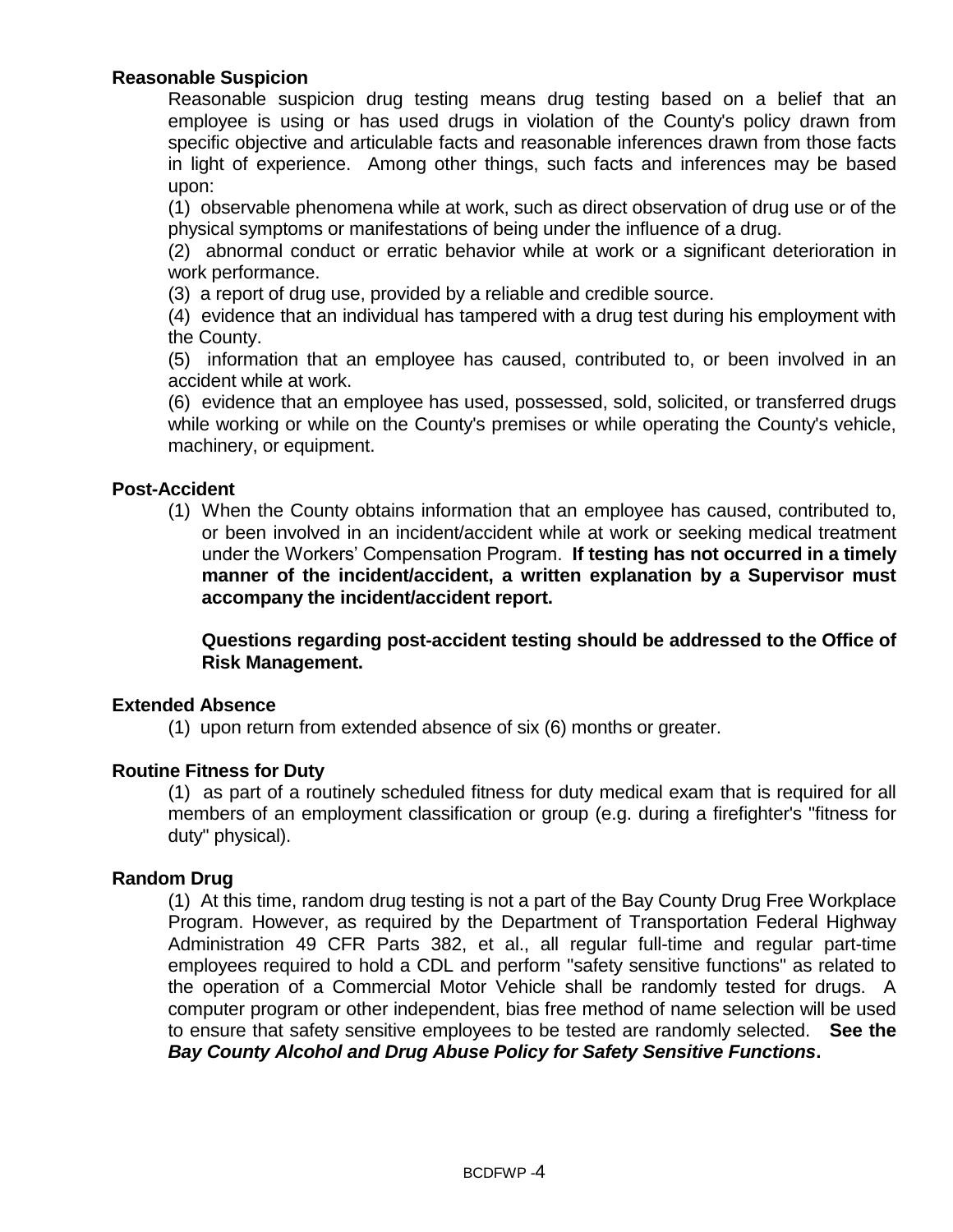## **IV. GENERAL TESTING RULES**

All testing will be done by a State licensed lab, positive and negative test results will be checked by a Medical Review Officer to assure accuracy. All testing, sample collection, storage, handling and chain of custody will be done in accordance with State rules and regulations.

Employees who have caused, contributed to, or been involved in an incident/accident while at work. At the discretion of management the employee shall be accompanied by his/her first-line supervisor or designee until such time that the test has been administered.

**Failure to submit** to a required drug and/or alcohol test is grounds for refusing to hire an applicant and or immediate termination.

Refusal to take a drug or alcohol test may result in the employee forfeiting his or her eligibility for medical and indemnity benefits under the State's Workers Compensation and denial of Unemployment Compensation.

Tampering with a drug test specimen, or a confirmed positive test may disqualify a claimant from unemployment benefits.

If a test is rejected because of tampering or purposeful adulteration, and a second test is requested by the employer, an observed collection may be required.

Florida state law provides for a possible denial of workers' compensation benefits for employees who are injured while working and subsequently test positive. {See W.C. Act 440.102}

An employee reporting for work visibly impaired is to be considered unable to properly and safely perform required duties and will not be allowed to work. If possible, the responsible supervisor should first seek another supervisor's opinion of the employee's status. Then the Supervisor should consult privately with the employee to determine the cause of the impairment, including whether substance abuse may have occurred.

If in the opinion of the supervisor, an employee is unfit for duty, the employee should be taken to a medical facility to be tested. An impaired employee will not be allowed to drive, but will be driven by the supervisor or a designated employee to the medical facility for testing and then home.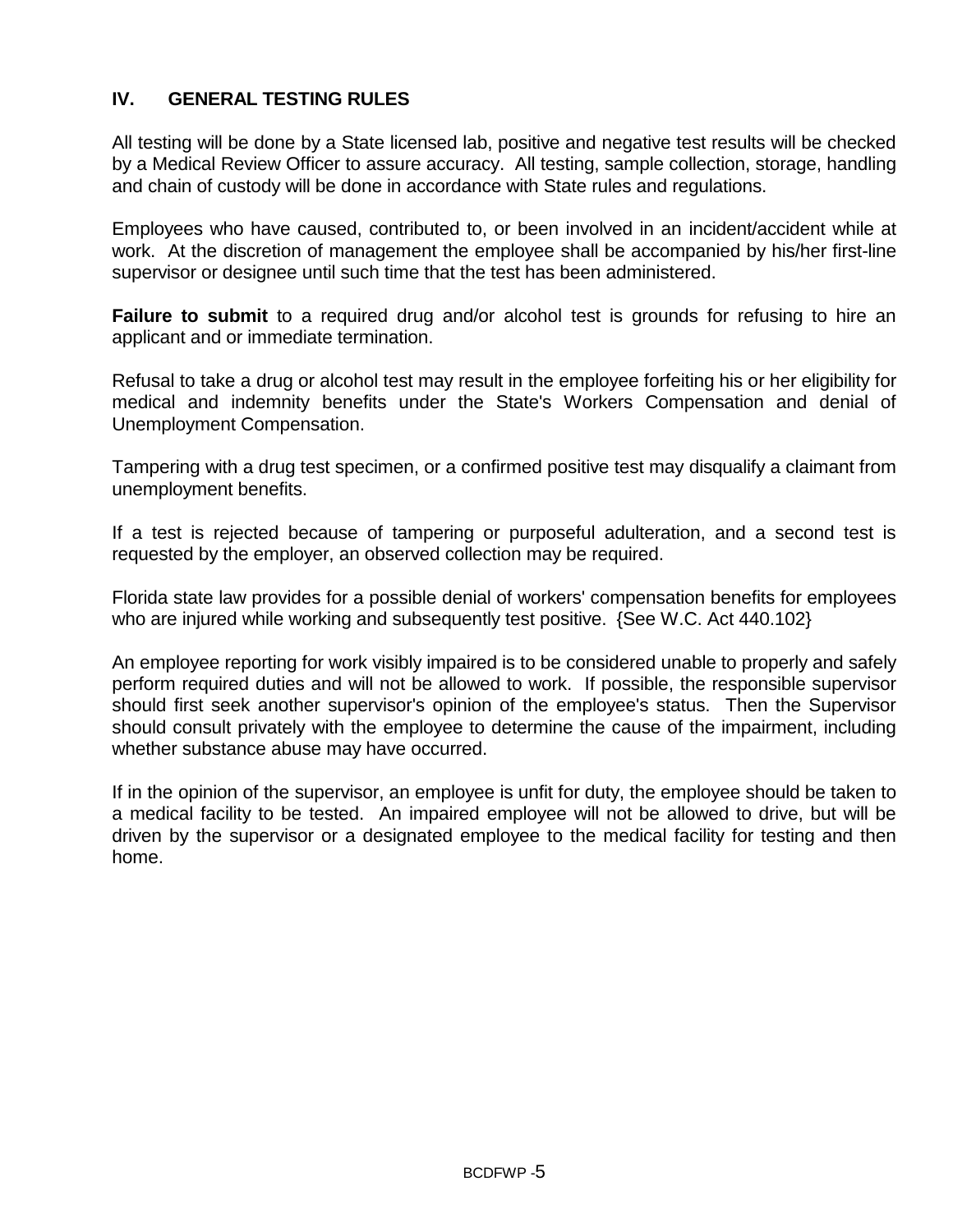# **V. TESTING**

#### **Initial Test**

The initial screen for all drugs except alcohol shall use an immunoassay. For alcohol the initial test may be the enzyme oxidation methodology. The following cutoff levels shall be used when first screening specimens to find whether they are negative or need to be tested further with the confirmation test. All levels equal to or exceeding the following shall be reported as positive:

| Alcohol                     | 0.04%       |
|-----------------------------|-------------|
| Amphetamines                | 1000 ng/ml  |
| Cannabinoids                | $50$ ng/ml  |
| Cocaine                     | 300 ng/ml   |
| Phencyclidine               | $25$ ng/ml  |
| Opiates                     | 2,000 ng/ml |
| <b>Barbiturates</b>         | 300 ng/ml   |
| Benzodiazepine              | 300 ng/ml   |
| <b>Synthetic Narcotics:</b> |             |
| Methadone                   | 300 ng/ml   |
| Propoxyphene                | 300 ng/ml   |

#### **Confirmation Test**

A positive finding will generate a confirmation test through the GC/MS (gas chromatography /mass spectrometry) method and the results will be kept confidential. A copy of any positive can be received by the employee by submitting his/her request in writing. As drug testing technology is constantly improving and state and federal laws governing said testing are changing almost as rapidly, the company may change the cut off levels without notice. The cut-off levels in effect for the GC/MS at the time of this printing are as follows:

| Alcohol                     | 0.04%       |
|-----------------------------|-------------|
| Amphetamines                | 500 ng/ml   |
| Cannabinoids                | $15$ ng/ml  |
| Cocaine                     | 150 ng/ml   |
| Phencyclidine               | $25$ ng/ml  |
| Opiates                     | 2,000 ng/ml |
| <b>Barbiturates</b>         | 200 ng/ml   |
| Benzodiazepine              | 300 ng/ml   |
| <b>Synthetic Narcotics:</b> |             |
| Methadone                   | 300 ng/ml   |
| Propoxyphene                | 300 ng/ml   |
|                             |             |

**NOTE: Initial and Confirmation test levels are subject to change by State or Federal statute or regulation. Refer to 59A-24.006, F.A.C. for hair specimen levels.**

To review the brand names or common names of the eleven drugs for which an employee may be tested refer to page BCDFWP - ATCHMNT 1 of this policy.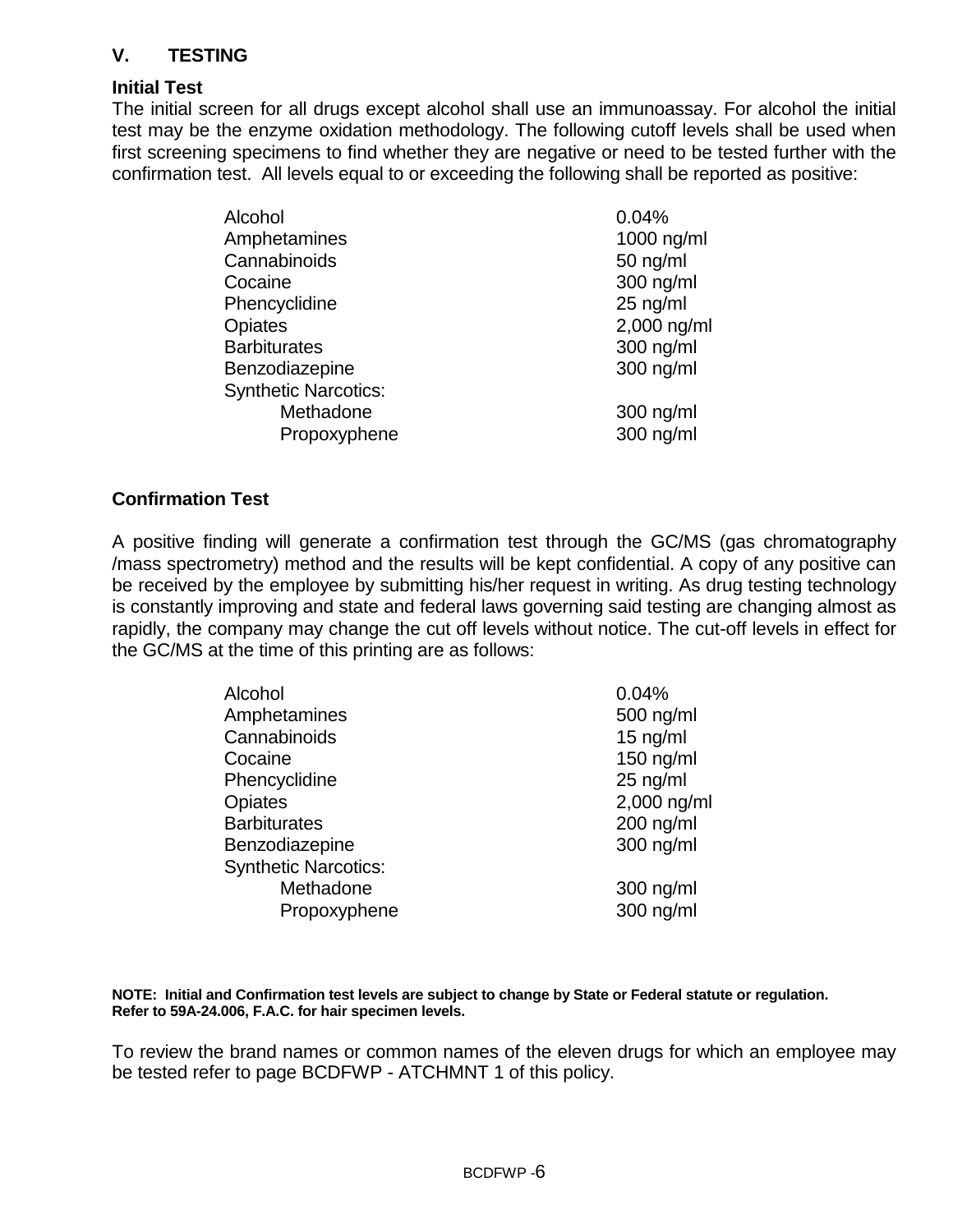# **VI. MEDICAL REVIEW OFFICER**

Qualified medical personnel shall review with the employee/applicant all positive test results concerning that employee/applicant. An employee/applicant may consult with the M.R.O. before or after being tested in order to report any prescription or non-prescription drug use. When speaking by phone with the M.R.O., the employee/applicant may use the phone in any office or room to ensure privacy.

# **VII. EMPLOYEE ASSISTANCE PROGRAM**

The County offers an Employee Assistance Program (EAP) for evaluation to determine what assistance the employee needs in resolving problems associated with substance abuse and rehabilitation. This program is administered by the Human Resources Office.

Employees may be provided a one-time opportunity to participate in the County EAP after testing positive on a drug/alcohol test. Employees given this one-time opportunity to participate in the County EAP will do so at their own expense or pursuant to coverage under a health care insurance plan, an employee assistance program, or an alcohol and drug rehabilitation program, which shall be monitored by the County EAP and the Human Resources Office. Employees will be allowed to take sick and vacation leave to participate in a prescribed program approved by the County. The employee shall be discharged if the employee either refuses to participate in the employee assistance program or the alcohol and drug rehabilitation program after initially testing positive on a drug/alcohol test, or fails to successfully complete such program as evidenced by withdrawal from the program before its completion, or a report from the program indicates unsatisfactory compliance, or tests positive on a verified test or random test at a later date.

# **a. Rehabilitative Drug-Testing**

Employees who enter a Rehabilitative Drug and/or Alcohol Program must sign and agree to a Rehabilitation Commitment Letter (ATTACHMENT 7). Employees who successfully complete a rehabilitation program, or as part of their rehabilitation program may return to work. The employee must agree to follow-up drug testing for up to two years following a return to duty and/or completion of a rehabilitation program if he/she continued to work. Testing will consist of a return-to-duty test, then testing of a minimum of six tests per year (all post rehabilitative testing will be unannounced). Employees not complying with these conditions, or testing positive at any time during or following rehabilitation, will be terminated from employment.

## **VIII. DOCUMENTATION/CONFIDENTIALITY**

All information received regarding an employee's/applicant's drug test results will be maintained in separate confidential files and will be used only for the purposes indicated in this Policy.

The County shall place documentation of a positive drug test result in the employee/applicant's confidential file within five working days of receipt of the positive result.

If drug testing is conducted based on reasonable suspicion, the County shall prepare a written report within seven days of the testing detailing the circumstances which form the basis of the determination that reasonable suspicion existed to warrant the testing. The signed original will be maintained in the employee's confidential file for at least one year. A copy of this document detailing the circumstances which form the basis of the reasonable suspicion will be provided to the employee upon request.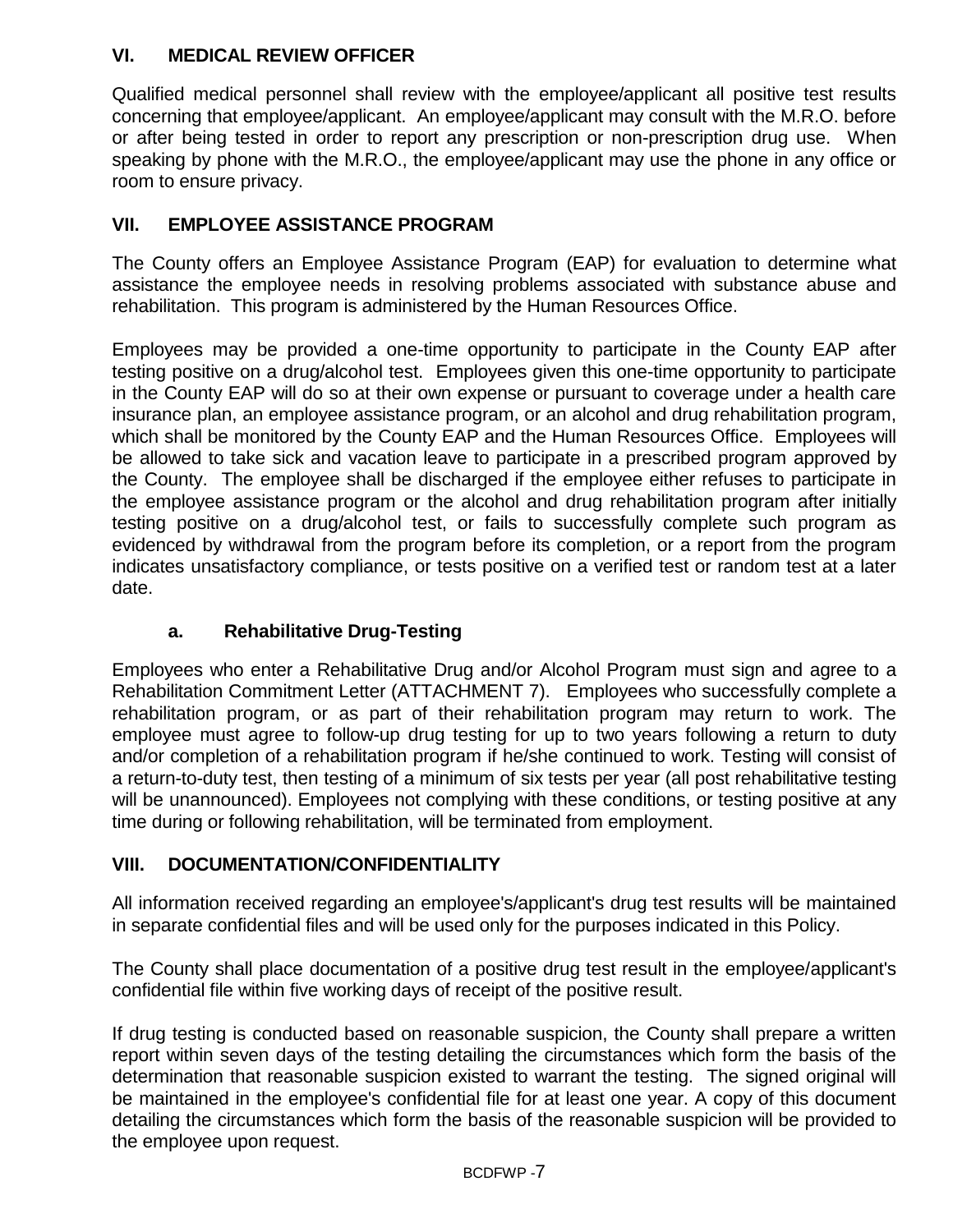All information, interviews, reports, statements, memoranda, and test results, written or otherwise, received by Bay County through its drug and alcohol testing program shall be treated as confidential communications.

Access to positive drug test results shall be restricted to the Office of Human Resources, the Division of Risk Management, the employee, and those authorized in writing by the employee.

## **IX. GROUNDS FOR TERMINATION**

An employee bringing onto the County's premises or property, having possession of, being under the influence of, possessing in the employee's body, blood, or urine in the amount set forth in Section V, purposely tampering or adulterating a specimen, or using, consuming, transferring, selling, attempting to sell or transfer any form of illegal drug as defined above while on county business or at any time during the hours between the beginning and ending of the employee's working day, whether on duty or not, whether on county property or not, is guilty of misconduct and subject to discipline up to and including discharge or suspension without pay from employment, even for the first offense. Failure to submit to the required medical and physical examinations or tests is considered refusal to test and is grounds for discharge from employment.

- 1. The Employer will use the Federal Department of Transportation guidelines to determine a refusal to test in the case of shy bladder or shy lung.
- 2. In the case of shy bladder or shy lung, the employee will have 7 working days to secure documentation from their physician establishing the physical condition.
- 3. In the case of psychological cause, the diagnosis must have been made prior to the test. Diagnosis such as typical anxiety is not acceptable.

Employees tested for reasonable suspicion may be suspended without pay or placed in nonsafety sensitive jobs pending the results of the required test and/or investigation. An employee with a negative result will be reinstated if suspended (with full back-pay and/or return to previous duties). A positive test will result in immediate action up to and including termination of employment.

## **An employee that enters into a Drug Rehabilitation Program can not return to a Special Risk or a Safety Sensitive duty until testing negative within minimum of 30 days of the first positive test.**

An employee in a safety-sensitive position may be placed in a non-safety sensitive position, or if such position is unavailable, on leave status while participating in an employee assistance program or an alcohol and drug rehabilitation program. If placed on leave status without pay, the employee shall be permitted to use any accumulated leave credits prior to being placed on leave without pay.

A special risk employee may be discharged or disciplined for the first positive confirmed drug test result when illicit drugs, pursuit to s.893.13, are confirmed.

No special risk employee shall be permitted to continue work in a safety sensitive position, and may be placed either in a non-safety sensitive position or on leave status while participating in an employee assistance program or an alcohol and drug rehabilitation program.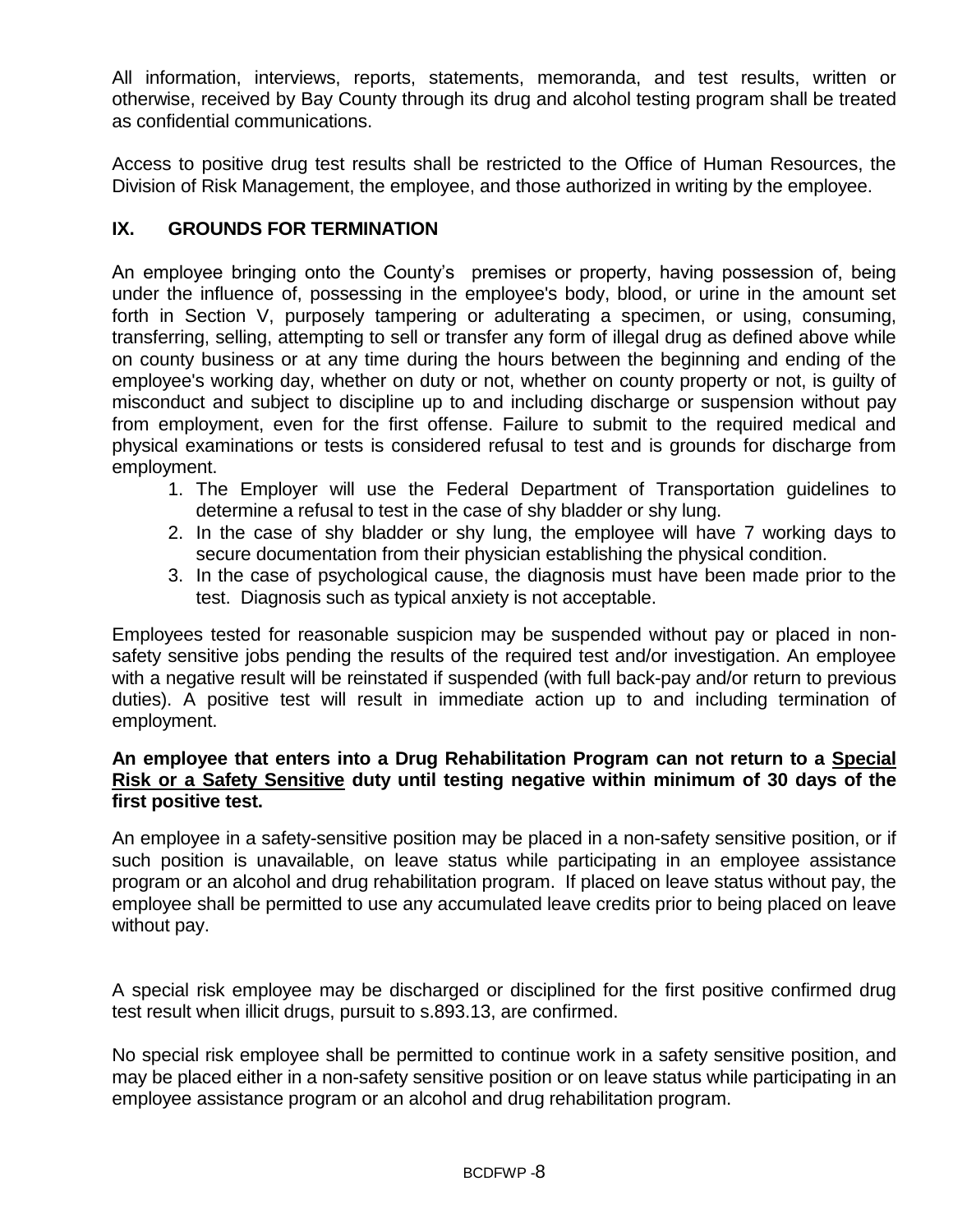# **X. RESPONSIBILITY OF THE EMPLOYEE**

- (1) As a condition of employment, employees must abide by the terms of this policy and must notify the County in writing of any conviction of a violation of a criminal drug statute no later than five calendar days after such a conviction.
- (2) The employee must notify his/her supervisor that his/her drug or medication may affect or impair his/her judgment or job performance or safety.
- (3) The employee or job applicant must notify the laboratory of any administrative or civil action planned as a result of a positive test within five working days from receipt of notification.
- (4) The Employee has the right to contest the result of a positive drug test, in writing, within five (5) working days of being notified in writing of the positive test result. The employee has a right to a copy of the test result, upon request, and to have the sample sent to a certified lab to be re-tested at the employee's expense.

# **XI. RIGHTS OF THE EMPLOYEE/JOB APPLICANT**

An employee or job applicant shall be allowed to provide notice to Bay County of currently or recently used prescription or non-prescription drugs at the time of the taking of the specimen to be tested, and such information shall be placed in writing upon the employer's drug and alcohol testing custody form prior to initial testing. However, this does not preclude the applicant/employee's responsibility of notifying the responsible Supervisor that the medication may affect his/her performance.

The employee or job applicant has the right to consult the Medical Review Officer for technical information regarding the effects of prescription medication on the drug test.

The employee may request, in writing, a written report regarding the circumstances that formed the basis for a reasonable suspicion test.

The employee/applicant has the right to contest the result of a positive drug test, in writing, within five (5) working days of being notified in writing of the positive test result.

If the County determines that the employee's/applicant's explanation or challenge of the positive test results is unsatisfactory, within fifteen (15) days of receipt of the explanation or challenge, a written explanation as to why the employee's explanation is unsatisfactory, along with the report of positive results shall be provided by Bay County to the employee.

The employee/applicant has a right to a copy of the test result, upon request, and within 180 days of written notification of a positive test result to have the split sample taken to a different laboratory which is licensed and approved by the Agency for Health Care Administration, to be retested at the employee's/applicant's expense.

# **XII. SUBCONTRACTOR, VENDOR, CONSULTANT REQUIREMENTS**

In all future contracts with individuals or organizations that wish to do business with the Bay County Board of Commissioners, a stipulation is to be made in the contract or purchase order that requires the subcontractor, vendor, or consultant to have a substance abuse policy. The employees of such subcontractors, vendors, or consultant will be subject to the same rules of conduct and tests as the employees of the Bay County Commission. In the event of an employee of a supplier of goods or services is found to have violated the Substance Abuse Policy, that employee will be denied access to the county's premises and job sites. In addition, if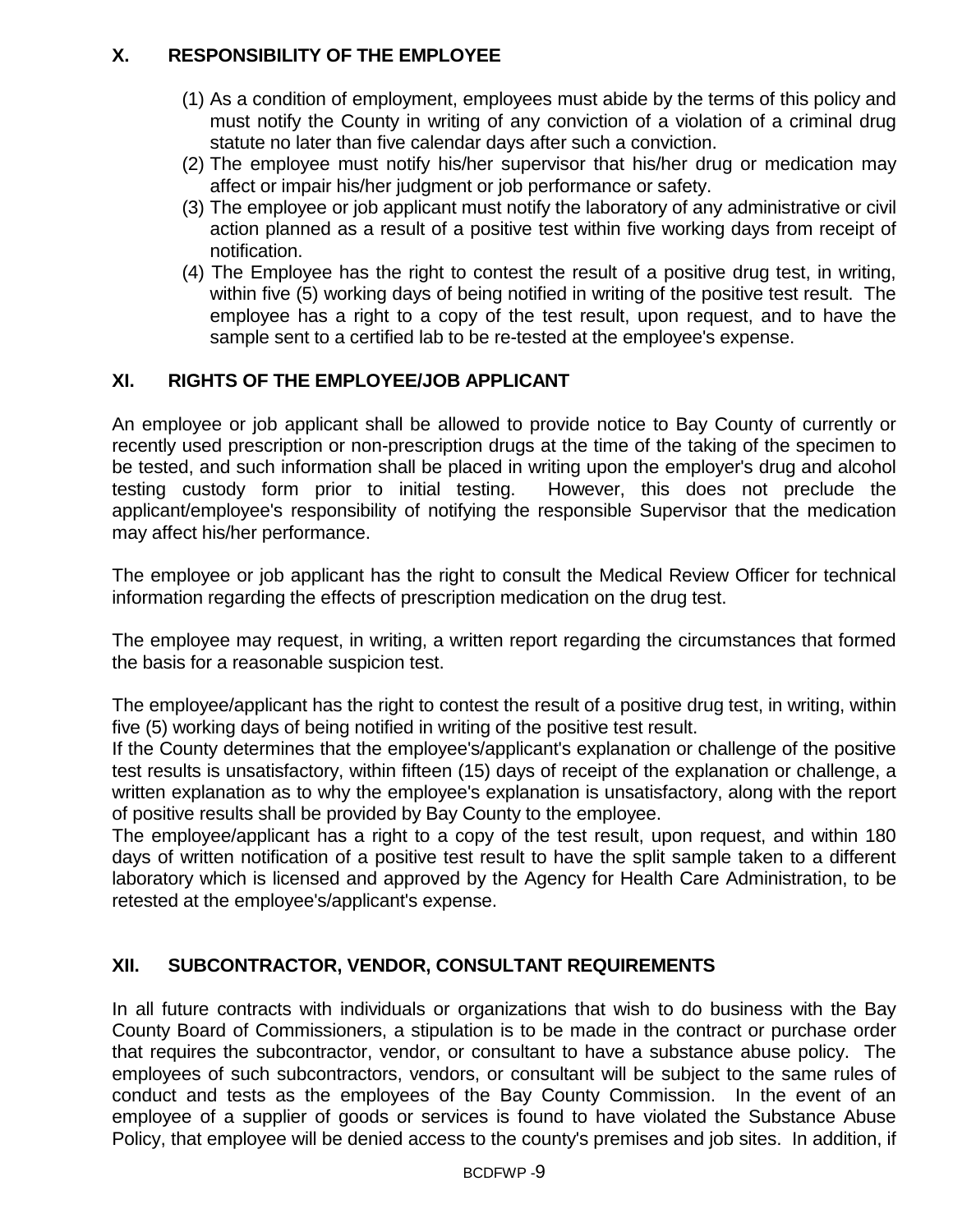the violation (s) is/are considered flagrant, or the County is not satisfied with the actions of the subcontractor, vendor, or consultant, the County can exercise its right to bar all of the subcontractor's employees from its premises or decline to do business with the subcontractor in the future. All expenses and penalties incurred by a subcontractor, vendor, or consultant as a result of a violation of the County's substance abuse policy shall be borne by the subcontractor, vendor, or consultant.

## **XIII. CONCLUSION**

The County's Drug Free Workplace Policy is not intended to be abusive or discriminatory or to come into conflict with any public policy. The County considers drug testing to be only one of several steps to achieve a safe, healthy, and productive atmosphere for its employees. This policy is available for inspection by the job applicant or employees during regular business hours. This policy supersedes any information provided to applicants and/or employees either written or oral and reserves the right to change the provisions of this policy and testing program at any time in the future without prior notice and does not constitute a contract for employment.